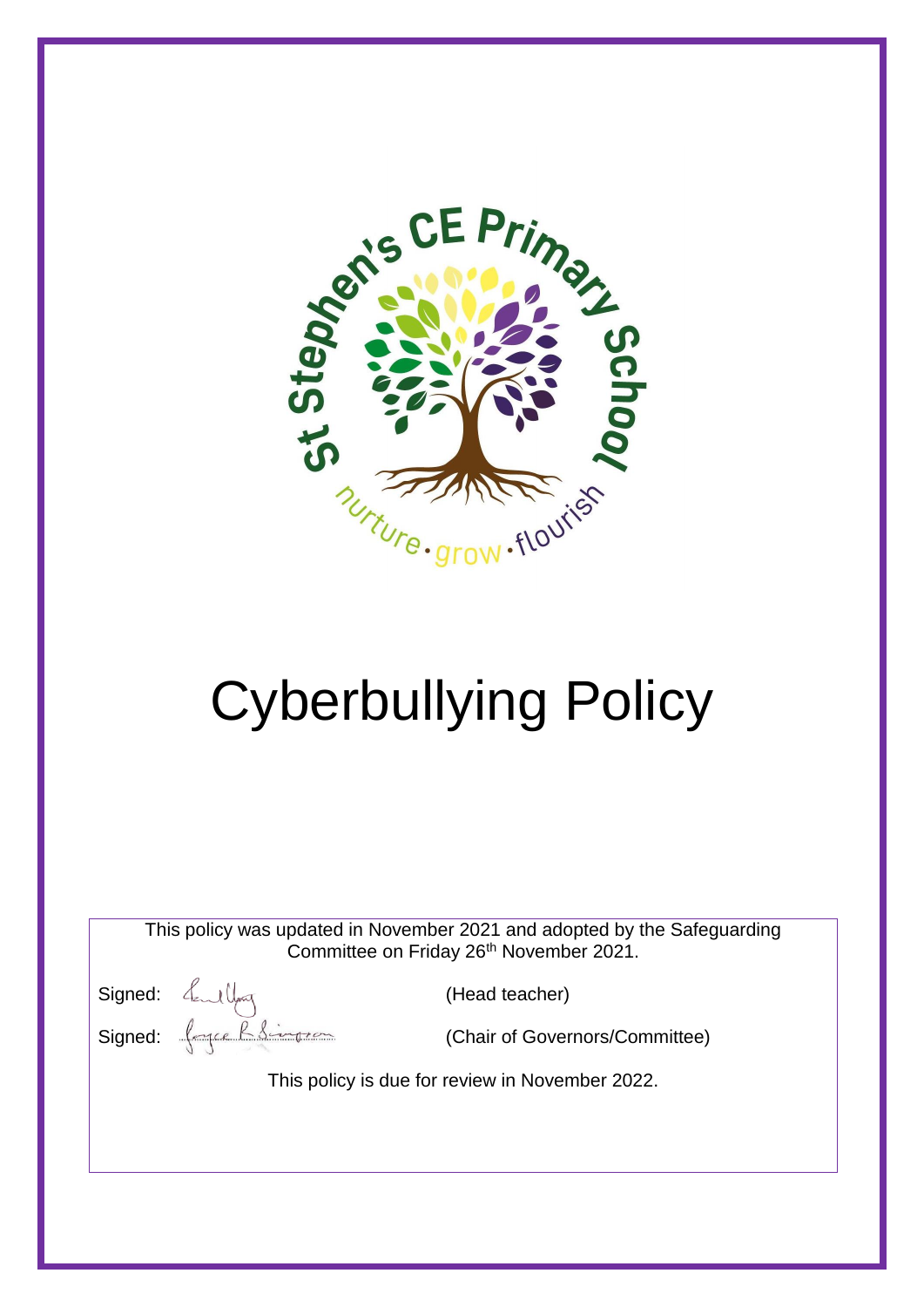## **Contents:**

[Statement of intent](#page-2-0)

- 1. [Legal framework](#page-3-0)
- 2. [Roles and responsibilities](#page-3-1)
- 3. [What is cyberbullying?](#page-4-0)
- 4. [Legal issues](#page-5-0)
- 5. [Preventing cyberbullying](#page-6-0)
- 6. [Signs of being cyberbullied](#page-7-0)
- 7. [Procedures for dealing with cyberbullying](#page-8-0)
- 8. [Support for the pupil being bullied](#page-9-0)
- 9. [Investigation and legal powers](#page-9-1)
- 10. [Working with the perpetrator](#page-10-0)
- 11. [Monitoring and review](#page-10-1)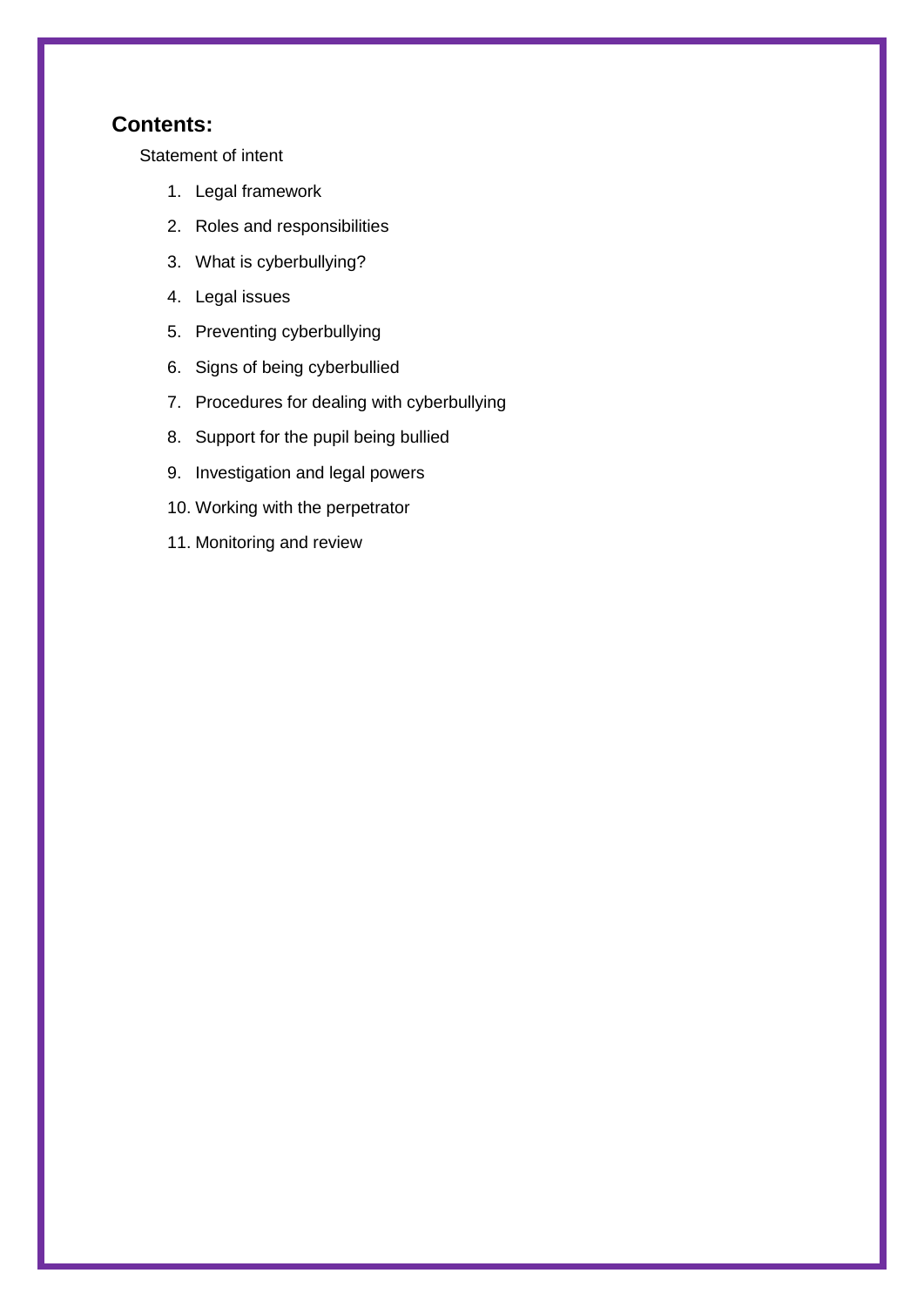## <span id="page-2-0"></span>**Statement of intent**

St Stephen's CE Primary School understands that everyone in the school community deserves to learn and teach in a supportive and caring environment, without fear of bullying or harassment.

Communication technology plays an increasingly large and important role in the school curriculum. As a result, it is important to acknowledge that, sometimes, new technologies can be used for unpleasant or illegal purposes.

We recognise the existence of cyberbullying and the severity of the issue.

The school is committed to:

- Educating pupils, staff and parents about cyberbullying and its consequences.
- Providing a productive and healthy learning environment.
- Providing a robust policy in order to prevent and, if necessary, deal with any cyberbullying, should it arise at school or within the school community.
- Developing and improving the policies and procedures around cyberbullying through regular evaluation and review.
- Providing a strong anti-bullying policy and acting upon it wherever bullying arises.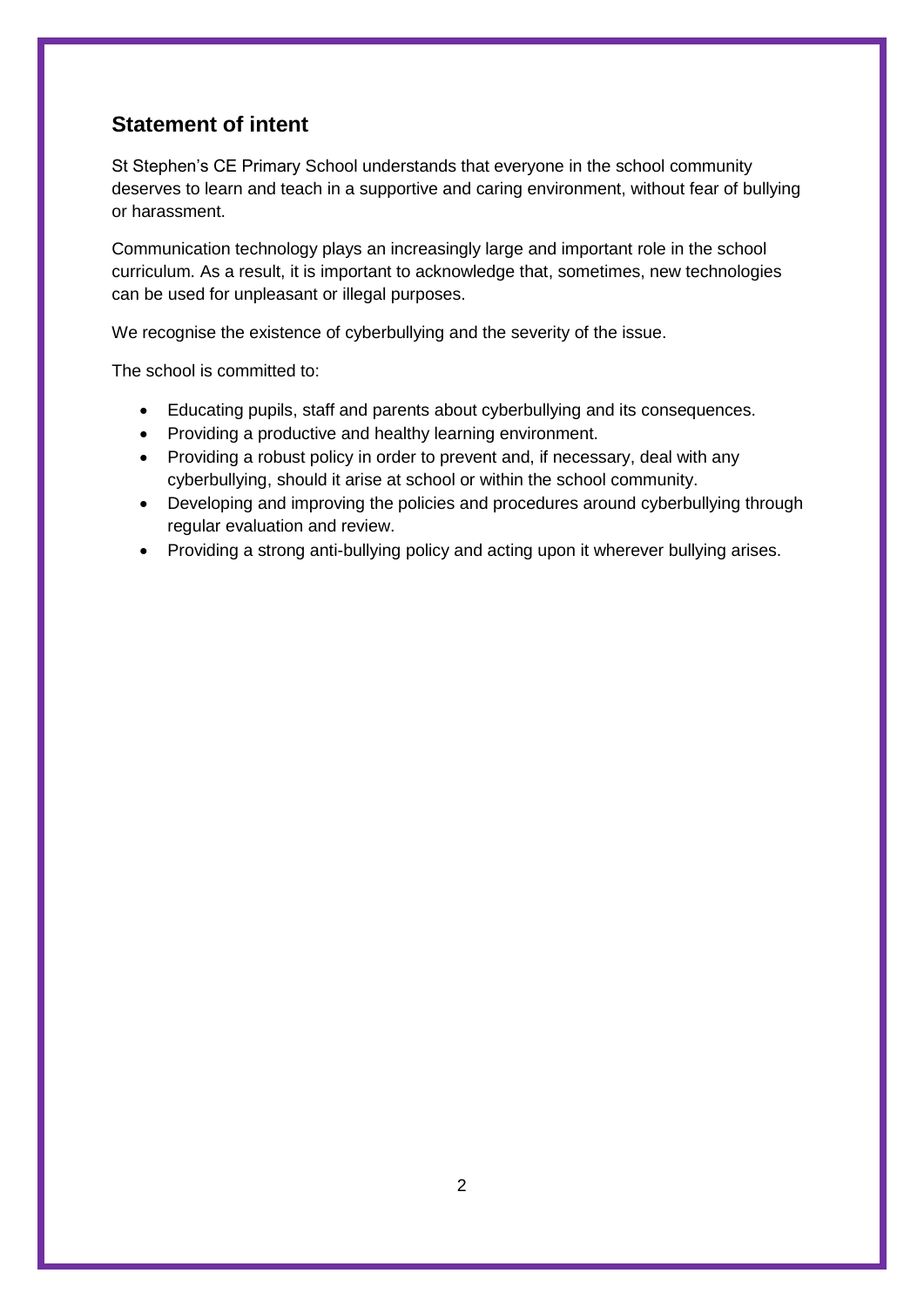## <span id="page-3-0"></span>**1. Legal framework**

- 1.1.1. This policy has due regard to all relevant legislation and statutory guidance including, but not limited to, the following:
	- The Equality Act 2010
	- The Safeguarding Vulnerable Groups Act 2006
	- The Education and Inspections Act 2006
	- The Computer Misuse Act 1990, amended by the Police and Justice Act 2006
	- The Regulation of Investigatory Powers Act 2000
	- The Education Act 2002
	- The Criminal Justice and Courts Act 2015
	- DfE (2017) 'Preventing and tackling bullying'
	- DfE (2020) 'Keeping children safe in education'
	- DfE (2018) 'Searching, screening and confiscation'
- 1.1.2. This policy operates in conjunction with the following school policies:
	- ICT Acceptable Use Agreement
	- Online Safety Policy
	- Anti-bullying Policy
	- Allegations of Abuse Against Staff Policy
	- Child Protection and Safeguarding Policy

#### <span id="page-3-1"></span>**2. Roles and responsibilities**

- 2.1. The governing body is responsible for:
	- The overall implementation and monitoring of this policy.
	- Appointing a safeguarding link governor who will work with the DSL to ensure the policies and practices relating to safeguarding, including the prevention of cyberbullying, are being implemented effectively.
- 2.2. The headteacher is responsible for:
	- The practices and procedures outlined in this policy and ensuring that their effectiveness is monitored.
	- Ensuring that the school maintains details of agencies and resources that may assist in preventing and addressing cyberbullying.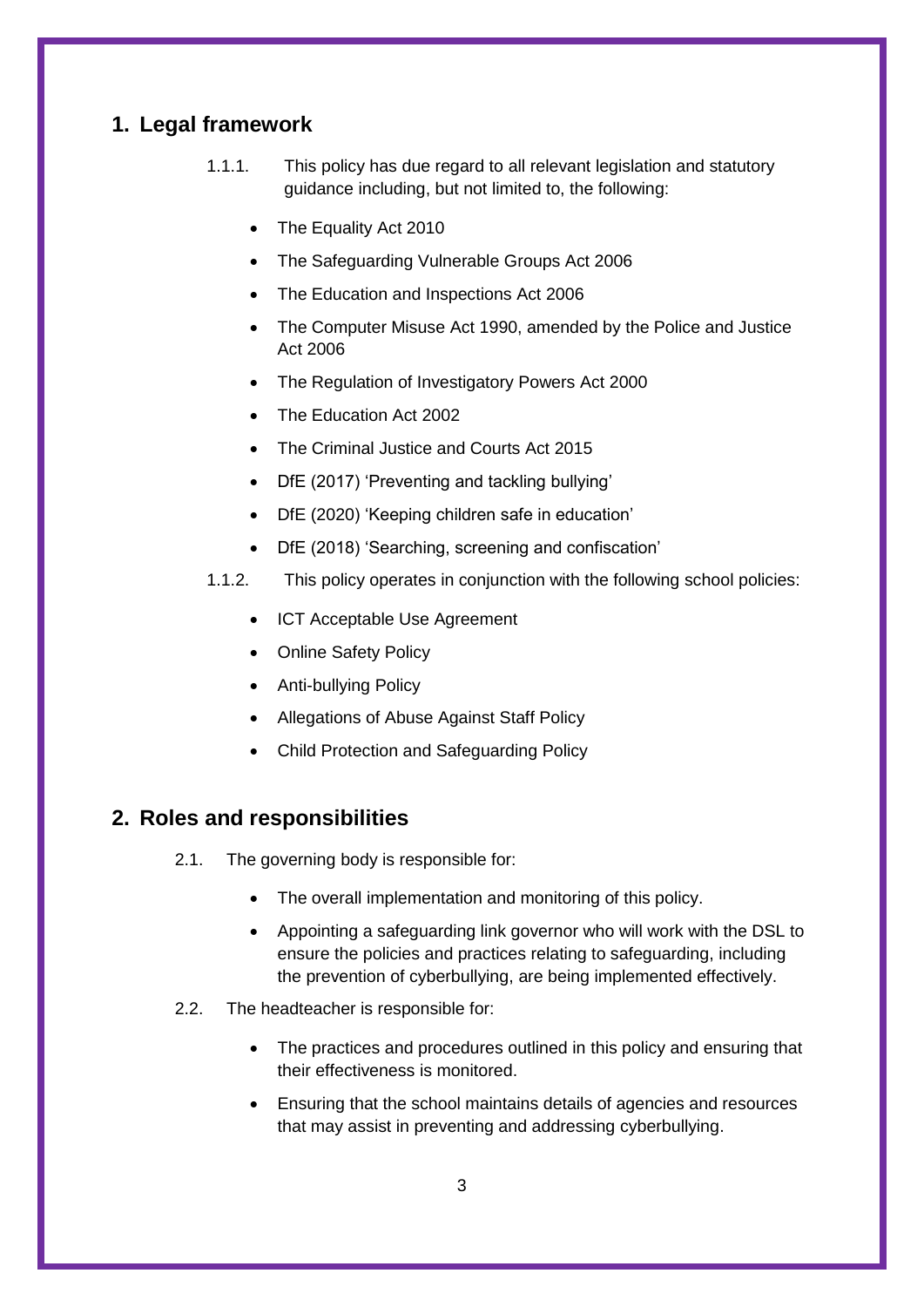- Reviewing the procedures outlined in the school's Online Safety Policy to ensure that pupils protect themselves from cyberbullying online.
- Ensuring all incidents of cyberbullying are reported and dealt with in accordance with the school's Anti-bullying Policy.
- 2.3. The DSL is responsible for:
	- Ensuring all policies that relate to safeguarding, including cyberbullying, are reviewed and updated regularly.
	- Ensuring all staff are aware that they must report any issues concerning cyberbullying and know how to do so.
	- Providing training to all staff so that they feel confident identifying pupils at risk of being cyberbullied and know how to make referrals when a pupil is at risk.
	- Ensuring that parents are provided access to this policy so that they are fully aware of the school's responsibility to safeguard pupils and their welfare.
	- Ensuring all pupils are taught about cyberbullying and how they should report a concern.
	- Ensuring all staff are aware of their responsibilities by providing clear guidance for staff on the use of technology, both inside and outside of school.
- 2.4. All members of staff are responsible for identifying signs of cyberbullying and staying informed about the technologies that pupils commonly use.
- 2.5. Teachers are responsible for ensuring that issues surrounding cyberbullying are explored in the curriculum and pupils are aware of how to respect others.
- 2.6. Pupils, staff and parents are responsible for complying with the school's appropriate ICT Acceptable Use Agreement (for staff, or pupils) Pupils will be asked to sign the agreement, and parents will be asked to discuss its contents with their children.

#### <span id="page-4-0"></span>**3. What is cyberbullying?**

3.1. For the purpose of this policy, "bullying" is an act which is based on unequal power relations, real or perceived. It will usually be repeated and be difficult to defend against and is intended to hurt the recipient emotionally and/or physically. It can manifest verbally, in writing or images, and can be done physically, financially (including damage to property) or through social isolation. Verbal bullying is the most common form, especially within schools.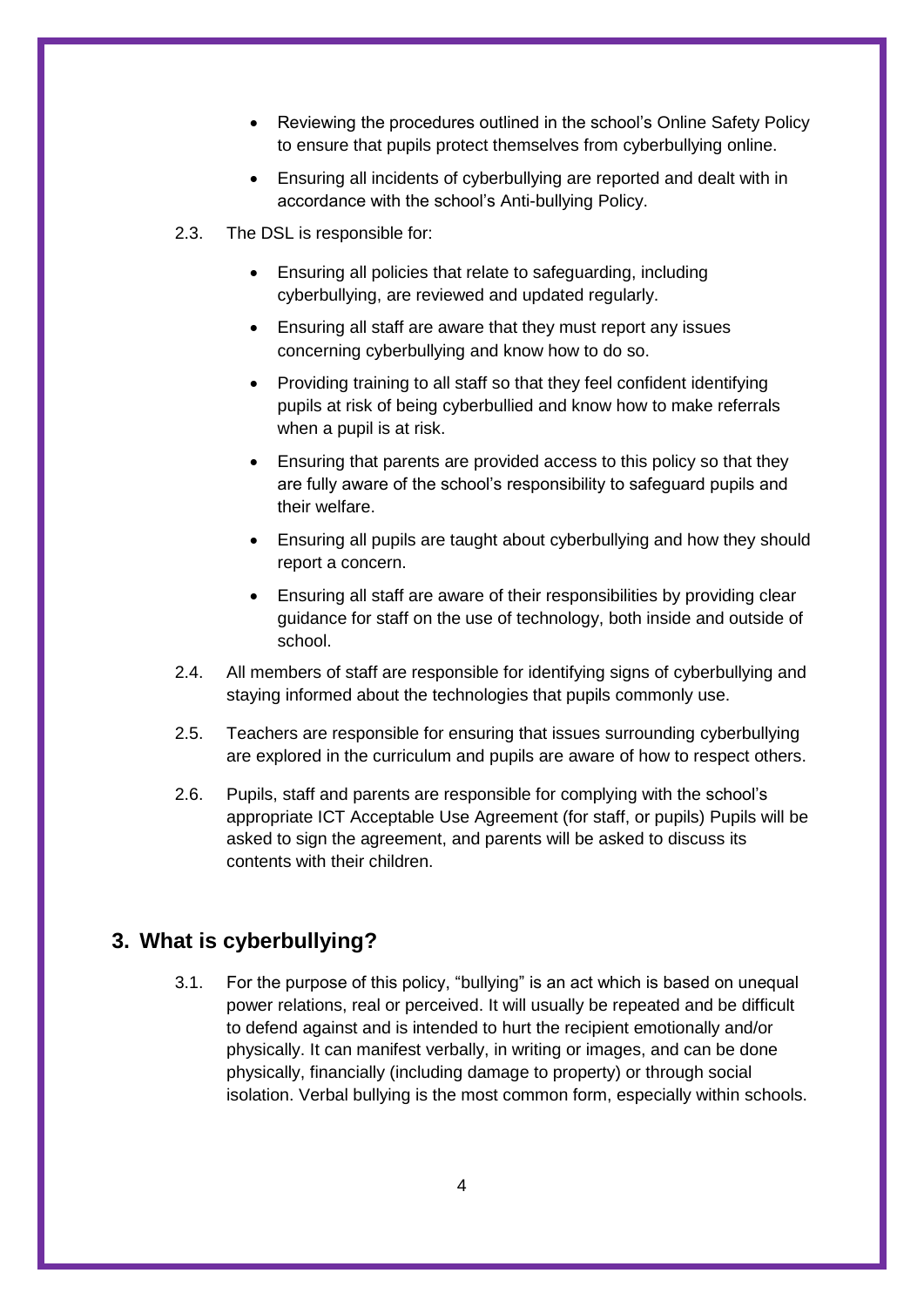- 3.2. For the purpose of this policy, "cyberbullying" includes sending or posting harmful or upsetting texts, images or other messages using the internet, mobile phones or other ICT for the purpose of bullying.
- 3.3. Cyberbullying can take many forms and can go even further than face-to-face bullying by invading personal space and home life, and can target more than one person. It can also take place across age groups and target pupils, staff and others, and may take place inside school, within the wider community, at home or when travelling. It can sometimes draw bystanders into being accessories.
- 3.4. Cyberbullying can include the following:
	- Threatening, intimidating or upsetting text messages
	- Threatening or embarrassing pictures and video clips sent via mobile phone cameras
	- Disclosure of private sexual photographs or videos with the intent to cause distress
	- Silent or abusive phone calls or using the victim's phone to harass others, to make them think the victim is responsible
	- Threatening or bullying emails, possibly sent using a pseudonym or someone else's name
	- Menacing or upsetting responses to someone in a chatroom
	- Unpleasant messages sent via instant messaging
	- Unpleasant or defamatory information posted to blogs, personal websites and social networking sites, e.g. Facebook

NB. The above list is not exhaustive, and cyberbullying may take other forms.

- 3.5. All cases of cyberbullying are considered to be as serious as any other form of bullying.
- 3.6. Cyberbullying issues are dealt with in an appropriate manner dependent on the severity and frequency of the issue, in accordance with the school's Antibullying Policy.

#### <span id="page-5-0"></span>**4. Legal issues**

- 4.1. Cyberbullying is generally criminal in character.
- 4.2. It is unlawful to disseminate defamatory information in any media, including via websites.
- 4.3. Section 127 of the Communications Act 2003 makes it an offence to send, by public means of a public electronic communications network, a message or other matter that is grossly offensive, or one of an indecent, obscene or menacing character.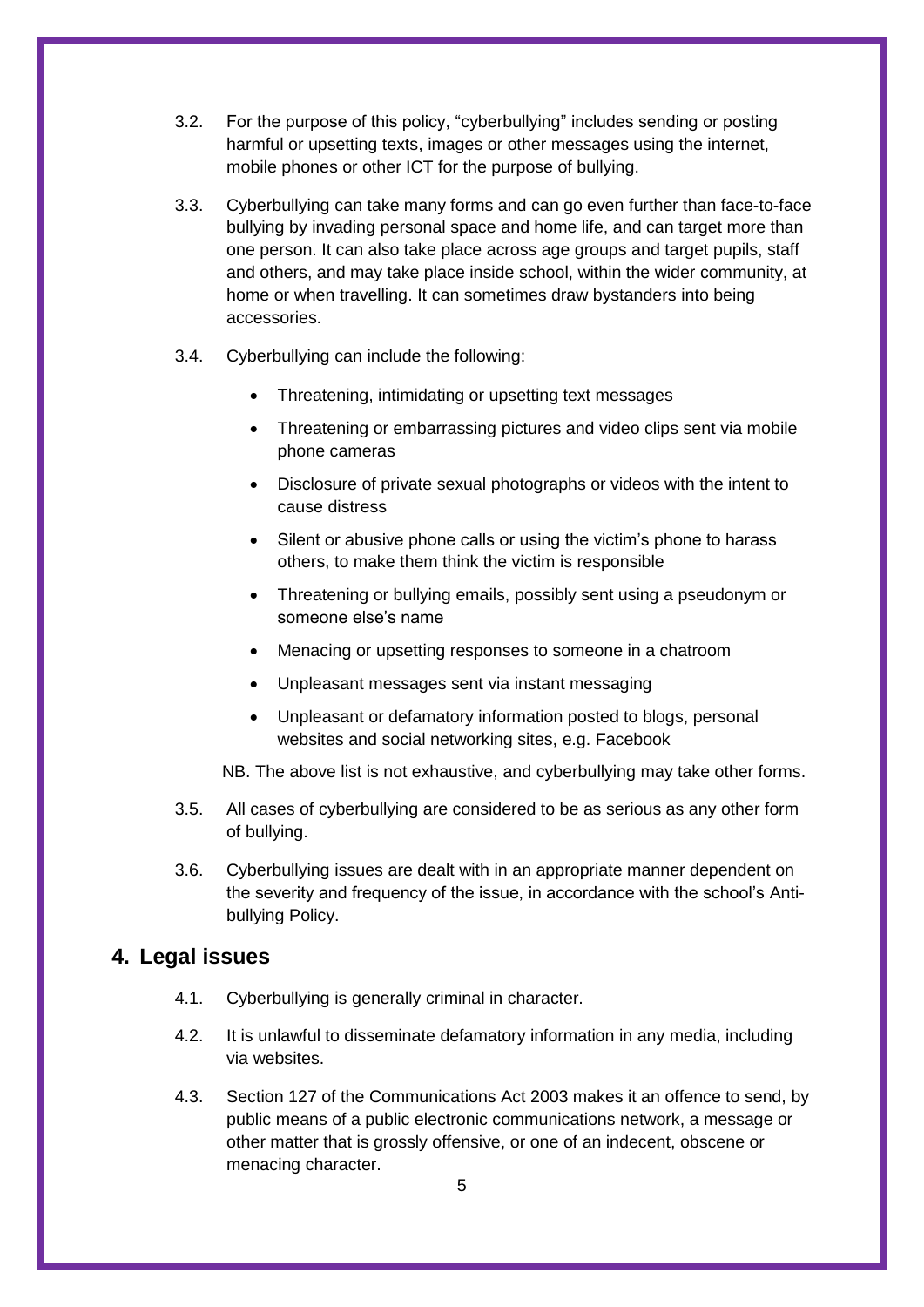- 4.4. In addition, the Protection from Harassment Act 1997 makes it an offence to knowingly pursue any course of conduct amounting to harassment.
- 4.5. At the school, cyberbullying is considered as serious as any other form of bullying. Cyberbullying issues are dealt with in an appropriate manner dependent on the severity and frequency of the issue and the age of the pupil.

## <span id="page-6-0"></span>**5. Preventing cyberbullying**

- 5.1. The school recognises that both staff and pupils may experience cyberbullying and will commit to preventing any instances that may occur by creating a learning and teaching environment which is free from harassment and bullying.
- 5.2. Staff, pupils and parents will be regularly educated about cyberbullying and the importance of staying safe online, in accordance with the school's Online Safety Policy.
- 5.3. Teachers will discuss cyberbullying as part of the curriculum, and diversity, difference and respect for others will be promoted and celebrated through various lessons.
- 5.4. Pupils will be educated about the importance of reporting instances of cyberbullying and will be fully informed of who they should report any concerns to.
- 5.5. The school will provide opportunities to extend friendship groups, and interactive skills will be provided through participation in special events, e.g. drama productions, sporting activities, etc.
- 5.6. Staff will be regularly educated about the signs of cyberbullying in order to promote early identification and intervention.
- 5.7. A cyber safety code will be developed, and periodically reviewed and communicated, to help pupils to protect themselves from being caught up in cyberbullying, and to inform them of how they can report incidents.
- 5.8. It is made clear in staff meetings and the staff handbook that members of staff should not have contact with current pupils on social networking sites (including, not befriending pupils on Facebook). In addition, staff are discouraged from having past pupils as friends.
- 5.9. The delivery of PSHE is important and will include discussing keeping personal information safe and the appropriate use of the internet. In addition, pupils will be educated about online safety through projects in other subjects, such as computing.
- 5.10. Outside the curriculum, pupils will receive regular pastoral sessions about online safety and cyberbullying through assemblies and Anti-Bullying Week.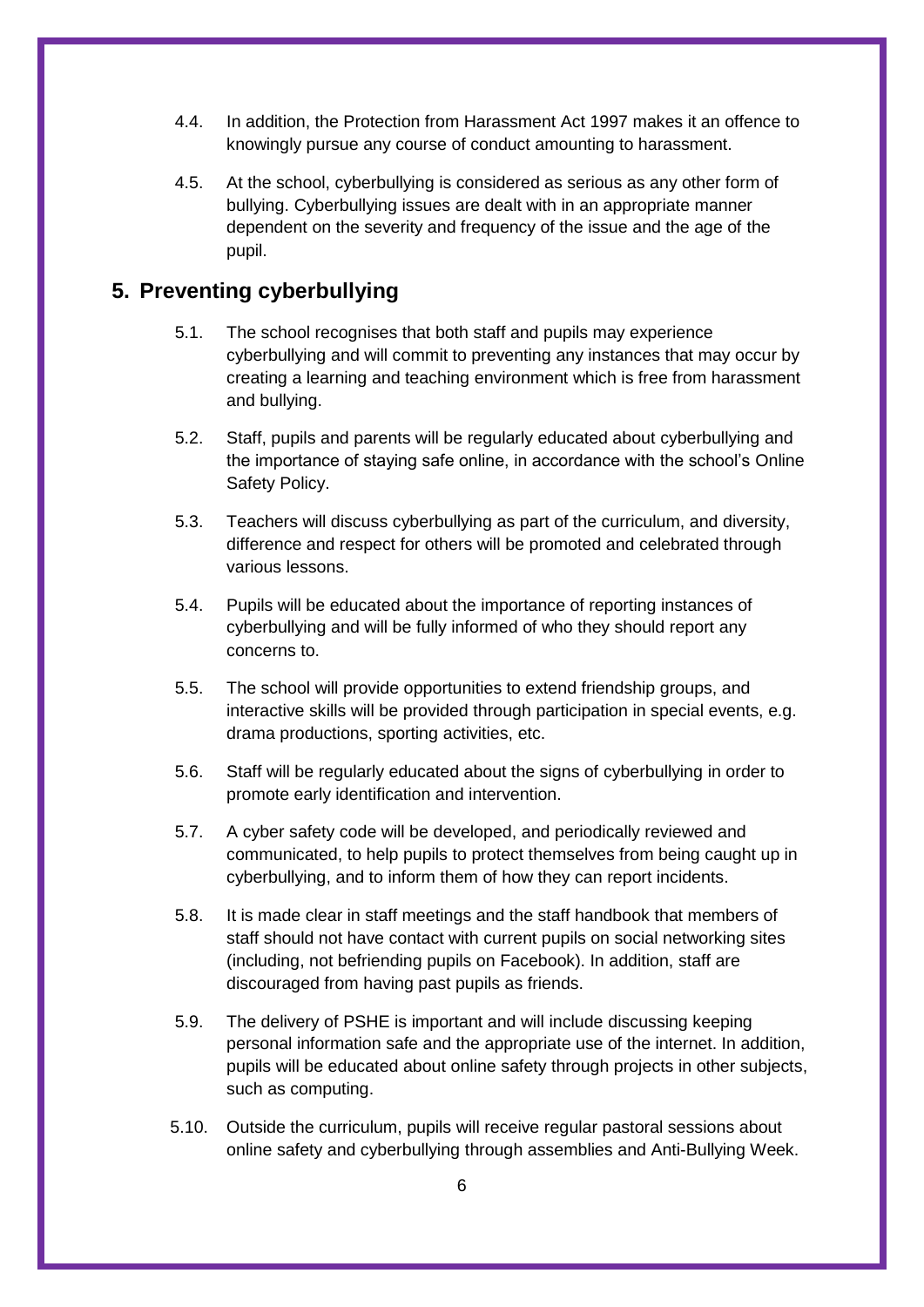5.11. Pupils will have a voice through the student council to ensure they are fully engaged and involved in evaluating and improving policy and procedures.

## <span id="page-7-0"></span>**6. Signs of being cyberbullied**

- 6.1. All members of staff will receive training on an annual basis on the signs of cyberbullying, in order to identify pupils who may be experiencing issues and intervene effectively.
- 6.2. Staff will be alert to the following signs that may indicate a pupil is being cyberbullied:
	- Becoming withdrawn or shy
	- Showing signs of depression
	- Becoming extremely moody or agitated
	- Becoming anxious or overly stressed
	- Displaying signs of aggressive behaviour
	- Avoiding use of the computer
	- Changing eating and/or sleeping habits
	- Avoiding participating in activities they once enjoyed
	- Engaging in self-harm, or threatening/attempting suicide
	- Changing their group of friends suddenly
- 6.3. Staff will also be alert to the following signs which may indicate that a pupil is cyberbullying others:
	- Avoiding using the computer or turning off the screen when someone is near
	- Appearing nervous when using the computer or mobile phone
	- Acting in a secretive manner when using the computer or mobile phone
	- Spending excessive amounts of time on the computer or mobile phone
	- Becoming upset or angry when the computer or mobile phone is taken away
- 6.4. Parents will receive information on our website in order to educate them on the signs and symptoms of cyberbullying, and will be advised to report to the headteacher if their child displays any of the signs outlined in 6.2 and 6.3 of this policy.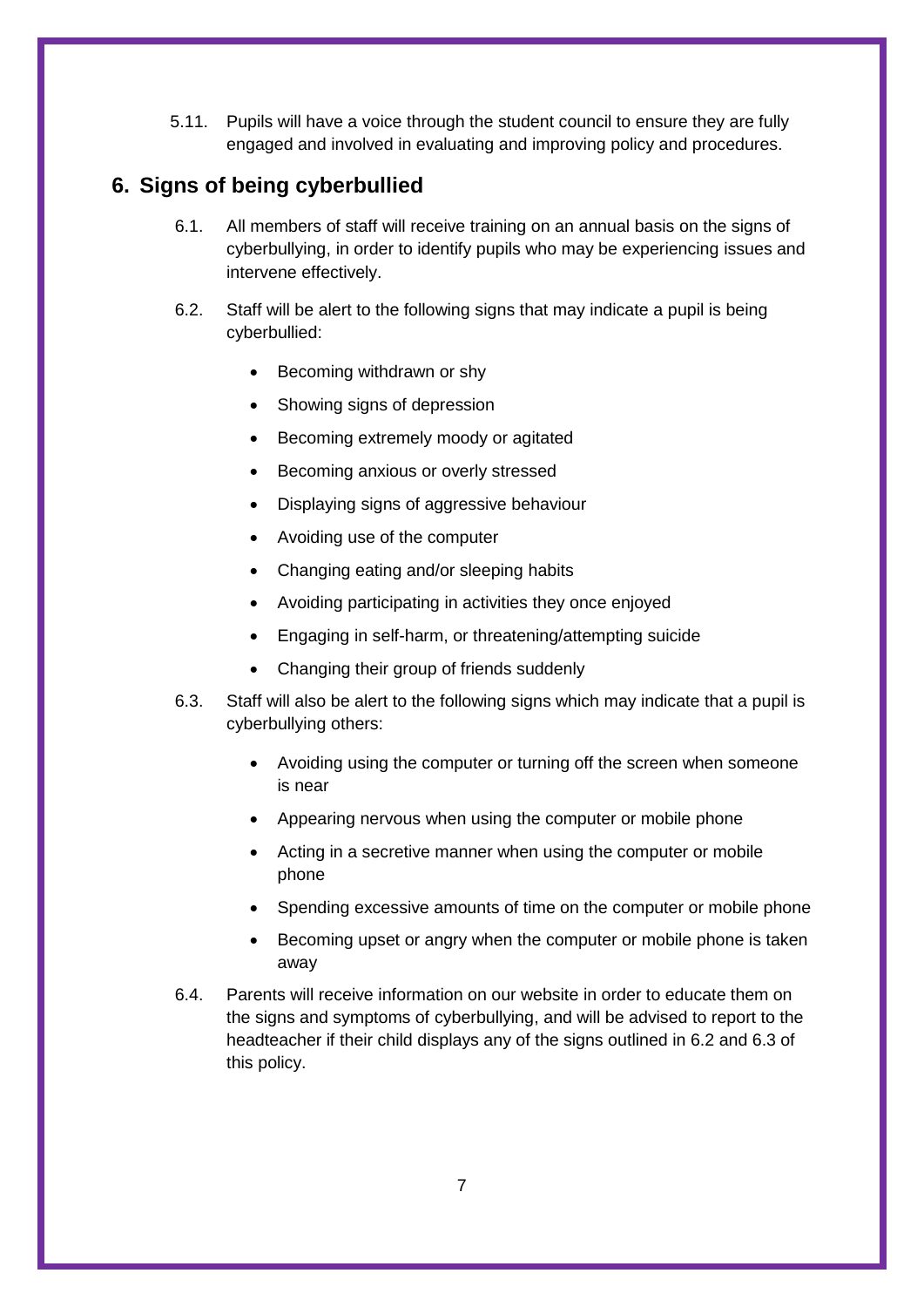#### <span id="page-8-0"></span>**7. Procedures for dealing with cyberbullying**

- 7.1. All issues of cyberbullying should be reported according to the procedures outlined in the Anti-bullying Policy.
- 7.2. If staff are concerned that a pupil might be at risk of cyberbullying, they will report this to the DSL as soon as possible.
- 7.3. All pupils will be informed that they can disclose cyberbullying concerns about themselves or others to any member of staff. Staff will not promise confidentiality and will inform the DSL of the disclosure as soon as possible.
- 7.4. Responses to cyberbullying incidents, including the necessary sanctions, will be dealt with in accordance with the school's Anti-bullying Policy.
- 7.5. A cyberbullying incident might include features different to other forms of bullying, prompting a particular response. Significant differences may include the following:
	- Impact: possible extensive scale and scope
	- Location: the anytime and anywhere nature of cyberbullying
	- Anonymity: the person being bullied might not know who the perpetrator is
	- Motivation: the perpetrator might not realise that their actions are bullying
	- Evidence: the subject of the bullying may have evidence of what has happened
- 7.6. Any cyberbullying incidents that involve members of staff will be dealt with in accordance with the school's Allegations Against Staff Policy.
- 7.7. Staff are required to report any concerns on CPOMS. The DSL will investigate the matter and will initiate an appropriate response.
- 7.8. All incidents of cyberbullying, including any concerns, will be recorded and securely held on CPOMS.
- 7.9. The headteacher/SLT will arrange a discussion with the victimised pupil in order to gain knowledge about the situation, and will use this to inform a discussion with the pupil who has been accused of cyberbullying.
- 7.10. The headteacher/SLT will discuss the incident with any witnesses and will gain evidence of the cyberbullying incident; this may involve text messages, emails, photos, etc., provided by the victim.
- 7.11. The school understands that pupils at primary level, and particularly younger children, may not be aware of their actions and, as such, may not mean to intentionally cyberbully another pupil.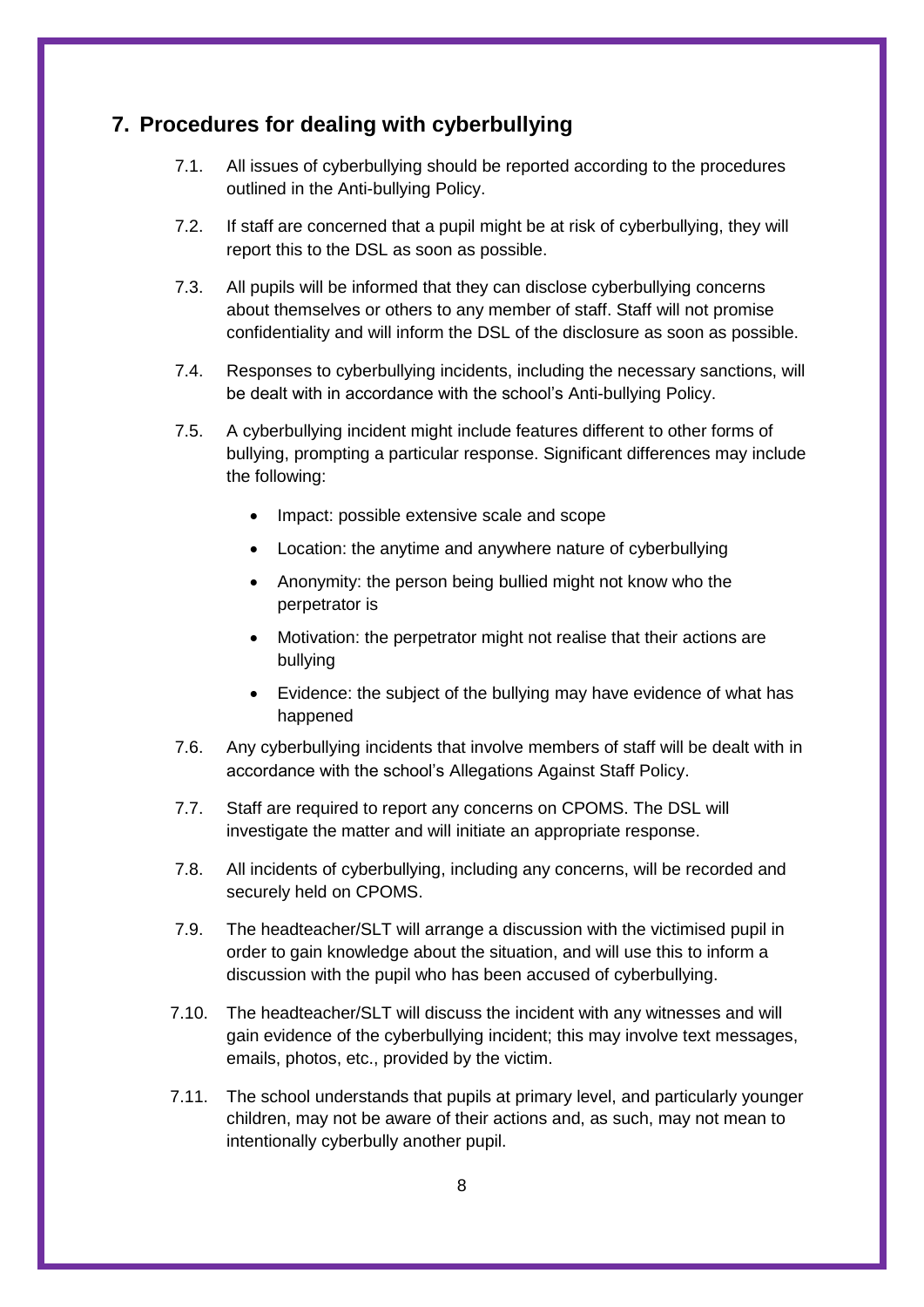- 7.12. The headteacher/SLT will take into account the nature of the cyberbullying incident and the way in which it has been conducted, including if it is evident that it was intentional or if the pupil's age and knowledge of cyberbullying is a contributing factor to the incident, when deciding on the appropriate sanction.
- 7.13. If necessary, the headteacher/DSL may decide to involve the police in an appropriate response to the cyberbullying incident.

## <span id="page-9-0"></span>**8. Support for the pupil being bullied**

- 8.1. The headteacher/SLT will discuss the support available with the victim and, therefore, their feelings and requests are paramount to the support provided.
- 8.2. The support available includes:
	- Emotional support and reassurance from an appropriate member of staff, e.g. the class teacher or member of the Nurture Team.
	- Reassurance that it was right to report the incident and that appropriate action will be taken.
	- Liaison with the pupil's parents to ensure a continuous dialogue of support.
	- Advice not to retaliate or reply, but to keep the evidence and show or give it to their parent or a member of staff.
	- Advice on other aspects of online safety procedures to prevent reoccurrence.
	- Discussion with the pupil's parents to evaluate their online habits.
	- Age-appropriate advice on how the perpetrator might be blocked online.
	- Actions, where possible and appropriate, to have offending material removed.
	- Discussion with the pupil's parents on whether police action is required (except in serious cases of child exploitation where the police may be contacted without discussion with parents).
- 8.3. The school will also use additional support, such as involvement with external agencies, where necessary, as outlined in the Anti-bullying Policy.

#### <span id="page-9-1"></span>**9. Investigation and legal powers**

- 9.1. The nature of any investigation will depend on the circumstances. It may include the following:
	- Preserving evidence, for example, by saving or printing (e.g. phone messages, texts, emails and website pages)